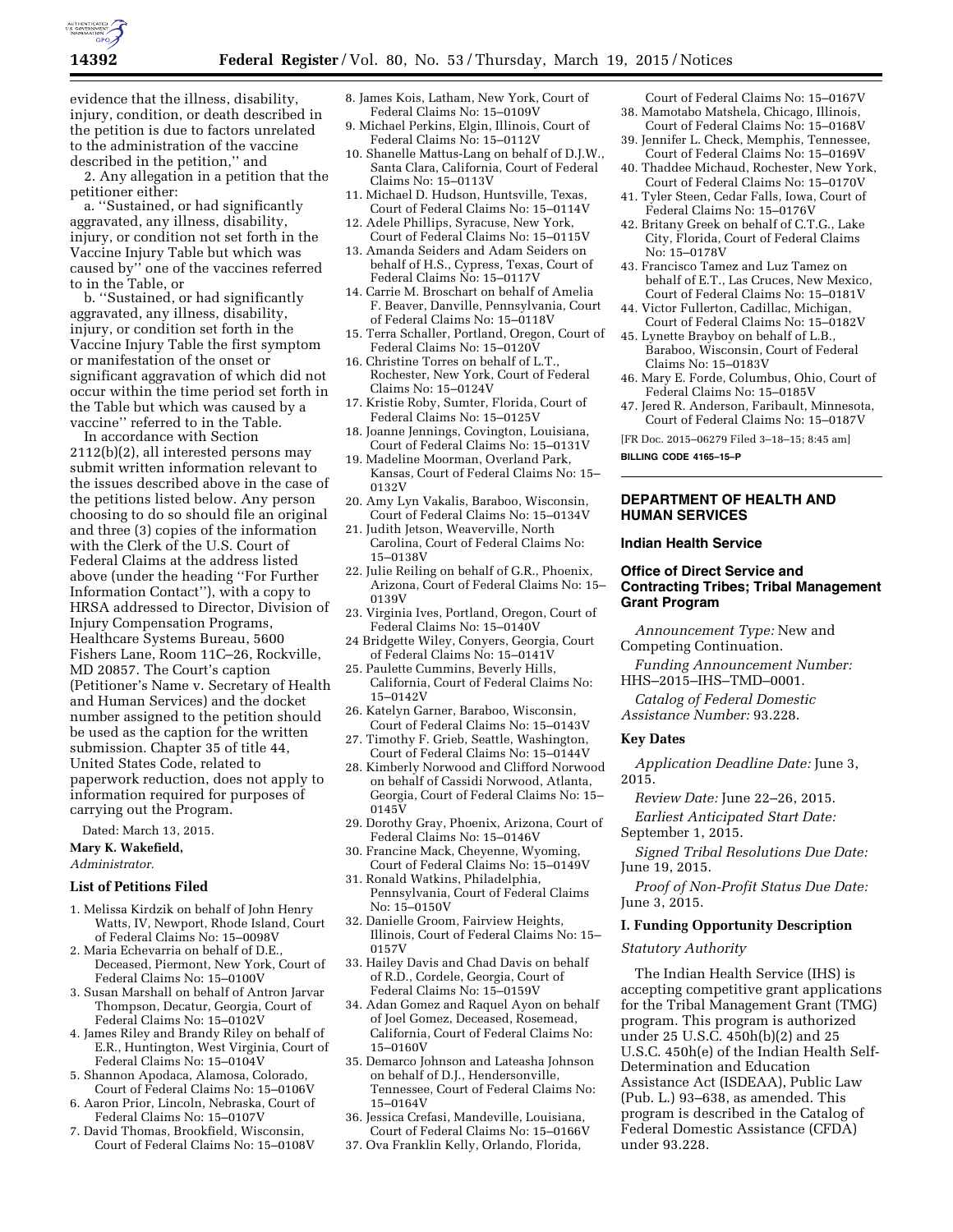## *Background*

The TMG Program is a competitive grant program that is capacity building and developmental in nature and has been available for Federally-recognized Indian Tribes and Tribal organizations (T/TO) since shortly after the passage of the ISDEAA in 1975. It was established to assist T/TO to assume all or part of existing IHS programs, functions, services, and activities (PFSA) and further develop and improve their health management capability. The TMG Program provides competitive grants to T/TO to establish goals and performance measures for current health programs; assess current management capacity to determine if new components are appropriate; analyze programs to determine if T/TO management is practicable; and develop infrastructure systems to manage or organize PFSA.

### *Purpose*

The purpose of this IHS grant announcement is to announce the availability of the TMG Program to enhance and develop health management infrastructure and assist T/ TO in assuming all or part of existing IHS PSFA through a Title I contract and assist established Title I contractors and Title V compactors to further develop and improve their management capability. In addition, TMGs are available to T/TO under the authority of 25 U.S.C. 450h(e) for: (1) Obtaining technical assistance from providers designated by the T/TO (including T/TO that operate mature contracts) for the purposes of program planning and evaluation, including the development of any management systems necessary for contract management and the development of cost allocation plans for indirect cost rates; and (2) planning, designing, monitoring, and evaluation of Federal programs serving the T/TO, including Federal administrative functions.

#### **II. Award Information**

# *Type of Award*

## Grant.

### *Estimated Funds Available*

The total amount of funding identified for the current fiscal year (FY) 2015 is approximately \$2,412,000. Individual award amounts are anticipated to be between \$50,000 and \$100,000. The amount of funding available for competing and continuation awards issued under this announcement is subject to the availability of appropriations and budgetary priorities of the Agency. The

IHS is under no obligation to make awards that are selected for funding under this announcement.

### *Anticipated Number of Awards*

Approximately 16–18 awards will be issued under this program announcement.

#### *Project Period*

The project periods vary based on the project type selected. Project periods could run from one, two, or three years and will run consecutively from the earliest anticipated start date of September 1, 2015 through August 31, 2016 for one year projects; September 1, 2015 through August 31, 2017 for two year projects; and September 1, 2015 through August 31, 2018 for three year projects. Please refer to ''Eligible TMG Project Types, Maximum Funding Levels and Project Periods'' below for additional details. State the number of years for the project period and include the exact dates.

#### **III. Eligibility Information**

### *1. Eligibility*

Eligible Applicants: ''Indian Tribes'' and ''Tribal organizations'' (T/TO) as defined by the ISDEAA are eligible to apply for the TMG Program. The definitions for each entity type are outlined below. Only one application per T/TO is allowed.

Definitions: ''Indian Tribe'' means any Indian tribe, band, nation, or other organized group or community, including any Alaska Native village or regional or village corporation as defined in or established pursuant to the Alaska Native Claims Settlement Act (85 Stat. 688) [43 U.S.C. § 1601 *et seq.*], which is recognized as eligible for the special programs and services provided by the United States to Indians because of their status as Indians. 25 U.S.C. § 450b(e).

''Tribal organization'' means the recognized governing body of any Indian tribe; any legally established organization of Indians which is controlled, sanctioned, or chartered by such governing body or which is democratically elected by the adult members of the Indian community to be served by such organization and which includes the maximum participation of Indians in all phases of its activities. 25 U.S.C. § 450b(l).

Tribal organizations must provide proof of non-profit status.

Eligible TMG Project Types, Maximum Funding Levels and Project Periods: The TMG Program consists of four project types: (1) Feasibility study; (2) planning; (3) evaluation study; and

(4) health management structure. Applicants may submit applications for one project type only. Applicants must state the project type selected. Applications that address more than one project type will be considered ineligible. The maximum funding levels noted include both direct and indirect costs. Applicant budgets may not exceed the maximum funding level or project period identified for a project type. Applicants whose budget or project period exceed the maximum funding level or project period will be deemed ineligible and will not be reviewed. Please refer to Section IV.5, ''Funding Restrictions'' for further information regarding ineligible project activities.

1. FEASIBILITY STUDY (Maximum funding/project period: \$70,000/12 months)

The Feasibility Study must include a study of a specific IHS program or segment of a program to determine if Tribal management of the program is possible. The study shall present the planned approach, training, and resources required to assume Tribal management of the program. The study must include the following four components:

• Health needs and health care services assessments that identify existing health care services and delivery systems, program divisibility issues, health status indicators, unmet needs, volume projections, and demand analysis.

• Management analysis of existing management structures, proposed management structures, implementation plans and requirements, and personnel staffing requirements and recruitment barriers.

• Financial analysis of historical trends data, financial projections and new resource requirements for program management costs and analysis of potential revenues from Federal/non-Federal sources.

• Decision statement/report that incorporates findings, conclusions and recommendations; the presentation of the study and recommendations to the Tribal governing body for determination regarding whether Tribal assumption of program(s) is desirable or warranted.

2. PLANNING (Maximum funding/ project period: \$50,000/12 months)

Planning projects entail a collection of data to establish goals and performance measures for the operation of current health programs or anticipated PFSA under a Title I contract. Planning projects will specify the design of health programs and the management systems (including appropriate policies and procedures) to accomplish the health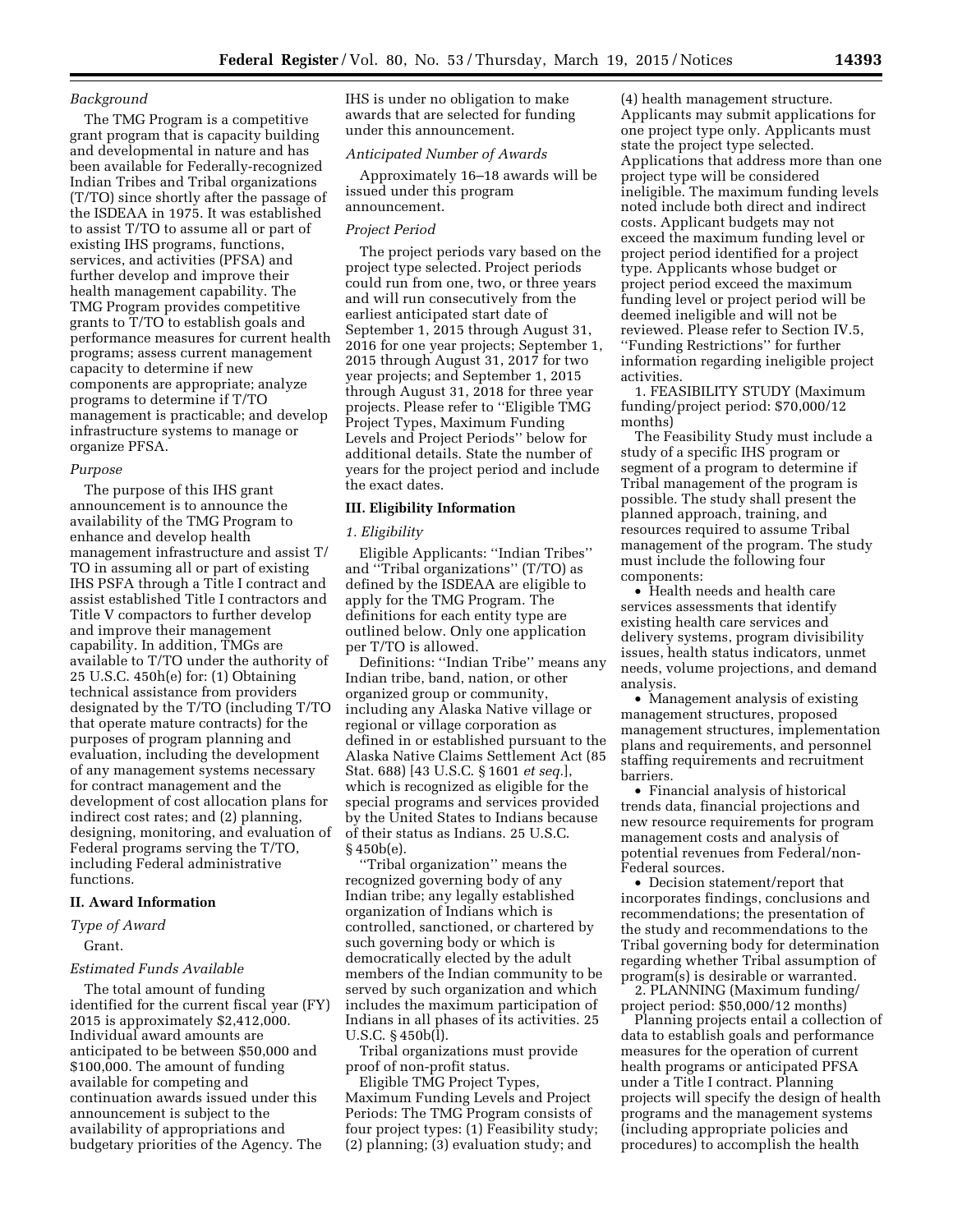priorities of the T/TO. For example, planning projects could include the development of a Tribal Specific Health Plan or a Strategic Health Plan, etc. Please note that updated Healthy People information and Healthy People 2020 objectives are available in electronic format at the following Web site: *[http://www.health.gov/healthypeople/](http://www.health.gov/healthypeople/publications) [publications.](http://www.health.gov/healthypeople/publications)* The Public Health Service (PHS) encourages applicants submitting strategic health plans to address specific objectives of Healthy People 2020.

3. EVALUATION STUDY (Maximum funding/project period: \$50,000/12 months)

The Evaluation Study must include a systematic collection, analysis, and interpretation of data for the purpose of determining the value of a program. The extent of the evaluation study could relate to the goals and objectives, policies and procedures, or programs regarding targeted groups. The evaluation study could also be used to determine the effectiveness and efficiency of a Tribal program operation (*i.e.,* direct services, financial management, personnel, data collection and analysis, third-party billing, etc.), as well as to determine the appropriateness of new components of a Tribal program operation that will assist Tribal efforts to improve their health care delivery systems.

4. HEALTH MANAGEMENT STRUCTURE (Average funding/project period: \$100,000/12 months; maximum funding/project period: \$300,000/36 months)

The first year maximum funding level is limited to \$150,000 for multi-year projects. The Health Management Structure component allows for implementation of systems to manage or organize PFSA. Management structures include health department organizations, health boards, and financial management systems, including systems for accounting, personnel, third-party billing, medical records, management information systems, etc. This includes the design, improvement, and correction of management systems that address weaknesses identified through quality control measures, internal control reviews, and audit report findings under required financial audits and ISDEAA requirements.

For the minimum standards for the management systems used by Indian T/ TO when carrying out selfdetermination contracts, please see 25 CFR part 900, Contracts Under the Indian Self-Determination and Education Assistance Act, Subpart F— ''Standards for Tribal or Tribal Organization Management Systems,''

§§ 900.35–900.60. For operational provisions applicable to carrying out Self-Governance compacts, please see 42 CFR part 137, Tribal Self-Governance, Subpart I,—''Operational Provisions'' §§ 137.160–137.220.

Please see Section IV ''Application and Submission Information'' for information on how to obtain a copy of the TMG application package.

To be eligible for this ''New/ Competing Continuation Announcement,'' an applicant must be one of the following as defined by 25 U.S.C. 450b:

i. An Indian Tribe, as defined by 25 U.S.C. 450b(e); or

ii. A Tribal organization, as defined by 25 U.S.C. 450b(l).

**Note:** Please refer to Section IV.2 (Application and Submission Information/ Subsection 2, Content and Form of Application Submission) for additional proof of applicant status documents required such as Tribal resolutions, proof of non-profit status, etc.

### *2. Cost Sharing or Matching*

The IHS does not require matching funds or cost sharing for grants or cooperative agreements.

#### *3. Other Requirements*

If application budgets exceed the highest dollar amount outlined under the ''Estimated Funds Available'' section within this funding announcement, the application will be considered ineligible and will not be reviewed for further consideration. If deemed ineligible, IHS will not return the application. The applicant will be notified by email by the Division of Grants Management (DGM) of this decision.

The following documentation is required:

### Tribal Resolution

A. *Signed Tribal Resolution*—A signed Tribal resolution of the Indian Tribes served by the project *must accompany the electronic application submission.* An Indian Tribe or Tribal organization that is proposing a project affecting another Indian Tribe must include *resolutions from all affected Tribes to be served.* Applications by Tribal organizations will not require a specific Tribal resolution if the current Tribal resolution(s) under which they operate would encompass the proposed grant activities.

*Draft Tribal resolutions* are acceptable in lieu of an official signed resolution and *must* be submitted along with the electronic application submission prior to the official application deadline date or prior to the start of the Objective

Review Committee (ORC) date. *However, an official signed Tribal resolution must be received by the DGM prior to the beginning of the Objective Review. If an official signed resolution is not received by the Review Date listed under the Key Dates section on page one of this announcement, the application will be considered incomplete and ineligible.* 

B. The official signed resolution can be mailed to the DGM, Attn: Mr. Pallop Chareonvootitam, Grants Management Specialist (GMS), 801 Thompson Avenue, TMP Suite 360, Rockville, MD 20852. Applicants submitting Tribal resolutions after or aside from the required online electronic application submission must ensure that the information is received by the IHS/ DGM. It is highly recommended that the documentation be sent by a delivery method that includes delivery confirmation and tracking. Please contact Mr. Pallop Chareonvootitam, GMS, by telephone at (301) 443–5204 prior to the review date regarding submission questions.

C. Tribal organizations applying for technical assistance and/or training grants must submit documentation that the Tribal organization is applying upon the request of the Indian Tribe/Tribes it intends to serve.

D. Documentation for Priority I participation requires a copy of the **Federal Register** notice or letter from the Bureau of Indian Affairs verifying establishment of Federally-recognized Tribal status within the last five years. The date on the documentation must reflect that Federal recognition was received during or after March 2010.

E. Documentation for Priority II participation requires a copy of the most current transmittal letter and Attachment A from the Department of Health and Human Services (HHS), Office of Inspector General (OIG), National External Audit Review Center (NEAR). See ''FUNDING PRIORITIES'' below for more information. If an applicant is unable to locate a copy of the most recent transmittal letter or needs assistance with audit issues, information or technical assistance may be obtained by contacting the IHS, Office of Finance and Accounting, Division of Audit at (301) 443–1270, or the NEAR help line at (800) 732–0679 or (816) 426–7720. Federally-recognized Indian Tribes or Tribal organizations not subject to Single Audit Act requirements must provide a financial statement identifying the Federal dollars in the footnotes. The financial statement must also identify specific weaknesses/ recommendations that will be addressed in the TMG proposal and that are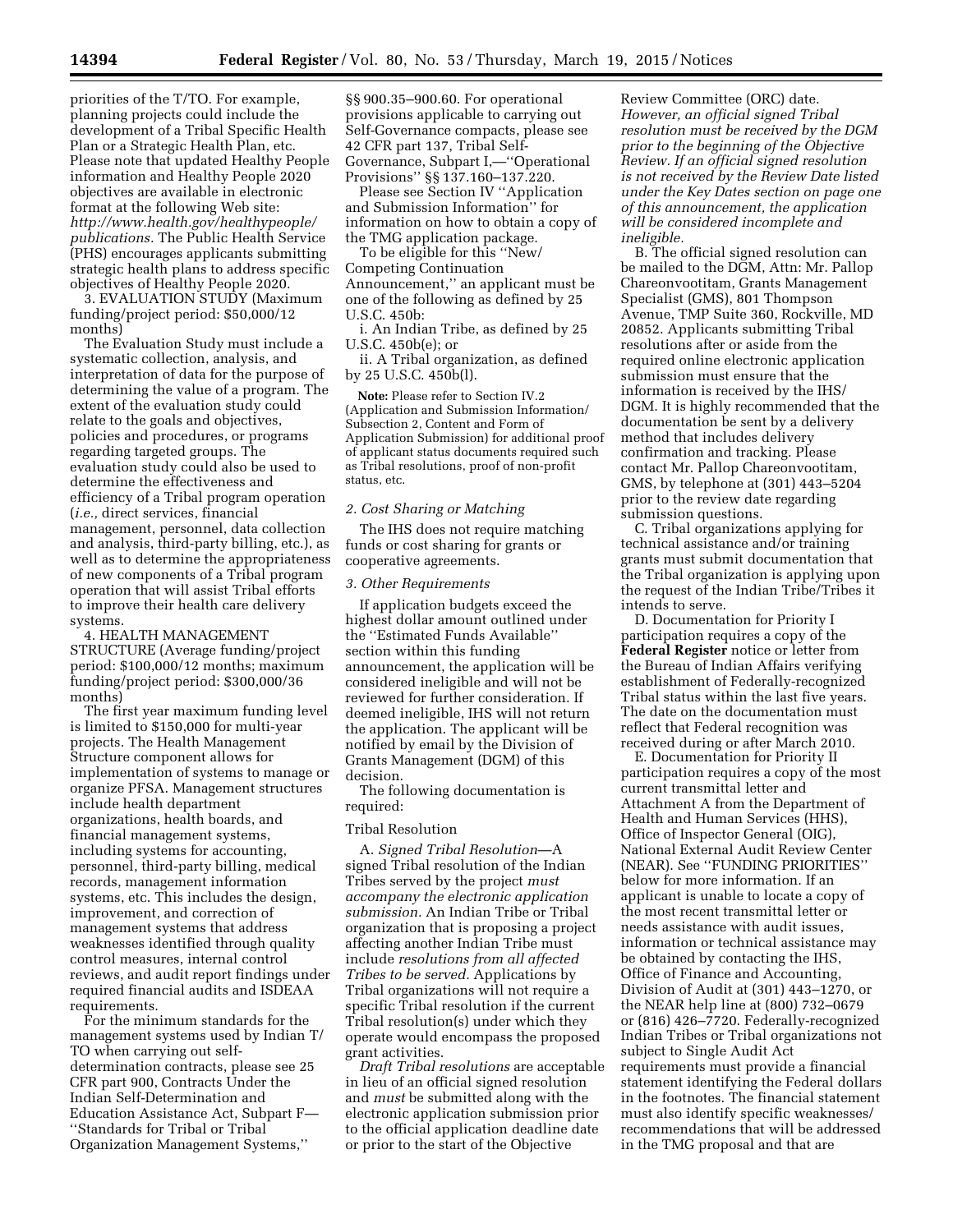related to 25 CFR part 900, subpart F— ''Standards for Tribal and Tribal Organization Management Systems.''

F. Documentation of Consortium participation—If an Indian Tribe submitting an application is a member of an eligible intertribal consortium, the Tribe must:

- —Identify the consortium.
- —Indicate if the consortium intends to submit a TMG application.
- —Demonstrate that the Tribe's application does not duplicate or overlap any objectives of the consortium's application.
- —Identify all consortium member Tribes.
- —Identify if any of the member Tribes intend to submit a TMG application of their own.
- —Demonstrate that the consortium's application does not duplicate or overlap any objectives of the other consortium members who may be submitting their own TMG application.

FUNDING PRIORITIES: The IHS has established the following funding priorities for TMG awards:

• PRIORITY I—Any Indian Tribe that has received Federal recognition (including restored, funded, or unfunded) within the past five years, specifically received during or after March 2009, will be considered Priority I.

• PRIORITY II—Federally-recognized Indian Tribes or Tribal organizations submitting a competing continuation application or a new application for the sole purpose of addressing audit material weaknesses will be considered Priority II.

Priority II participation is only applicable to the Health Management Structure project type. For more information, see ''Eligible TMG Project Types, Maximum Funding Levels and Project Periods'' in Section II.

• PRIORITY III—Eligible Direct Service and Title I Federally-recognized Indian Tribes or Tribal organizations submitting a competing continuation application or a new application will be considered Priority III.

• PRIORITY IV—Eligible Title V Self Governance Federally-recognized Indian Tribes or Tribal organizations submitting a competing continuation or a new application will be considered Priority IV.

The funding of approved Priority I applicants will occur before the funding of approved Priority II applicants. Priority II applicants will be funded before approved Priority III applicants. Priority III applicants will be funded before Priority IV applicants. Funds will be distributed until depleted.

*The following definitions are applicable to the PRIORITY II category:* 

Audit finding means deficiencies which the auditor is required by 45 CFR 75.516, to report in the schedule of findings and questioned costs.

Material weakness—''Statements on Auditing Standards 115'' defines material weakness as a deficiency, or combination of deficiencies, in internal control, such that there is a reasonable possibility that a material misstatement of the entity's financial statements will not be prevented, or detected and corrected on a timely basis.

Significant deficiency—Statements on Auditing Standards 115 defines significant deficiency as a deficiency, or a combination of deficiencies, in internal control that is less severe than a material weakness, yet important enough to merit attention by those charged with governance.

The audit findings are identified in Attachment A of the transmittal letter received from the HHS/OIG/NEAR. Please identify the material weaknesses to be addressed by underlining the item(s) listed on the Attachment A.

Federally-recognized Indian Tribes or Tribal organizations not subject to Single Audit Act requirements must provide a financial statement identifying the Federal dollars received in the footnotes. The financial statement should also identify specific weaknesses/recommendations that will be addressed in the TMG proposal and that are related to 25 CFR part 900, subpart F—''Standards for Tribal and Tribal Organization Management Systems.''

### Proof of Non-Profit Status

Organizations claiming non-profit status must submit proof. A copy of the 501(c)(3) Certificate must be received with the application submission by the Application Deadline Date listed under the Key Dates section on page one of this announcement.

An applicant submitting any of the above additional documentation after the initial application submission due date is required to ensure the information was received by the IHS by obtaining documentation confirming delivery (*i.e.* FedEx tracking, postal return receipt, etc.).

## **IV. Application and Submission Information**

## *1. Obtaining Application Materials*

The application package and detailed instructions for this announcement can be found at *<http://www.Grants.gov>*or *[https://www.ihs.gov/dgm/](https://www.ihs.gov/dgm/index.cfm?module=dsp_dgm_funding) [index.cfm?module=dsp](https://www.ihs.gov/dgm/index.cfm?module=dsp_dgm_funding)*\_*dgm*\_*funding* 

Questions regarding the electronic application process may be directed to Mr. Paul Gettys at (301) 443–2114.

## *2. Content and Form Application Submission*

The applicant must include the project narrative as an attachment to the application package. Mandatory documents for all applicants include:

• Table of contents.

• Abstract (one page) summarizing the project.

- Application forms:
- $\circ$  SF–424, Application for Federal Assistance.
- SF-424A, Budget Information— Non-Construction Programs.
- Æ SF–424B, Assurances—Non-Construction Programs.
- Budget Justification and Narrative (must be single spaced and not exceed five pages).
- Project Narrative (must be single spaced and not exceed 15 pages).
- $\circ$  Background information on the organization.

 $\degree$  Proposed scope of work, objectives, and activities that provide a description of what will be accomplished, including a one-page Timeframe Chart.

• Tribal Resolution. (Submission of either a final signed resolution or a draft resolution with the initial application is mandatory. If submitting a draft resolution, it is the applicant's responsibility to ensure that the final signed resolution is submitted prior to the objective review of applications date.)

- 501(c)(3) Certificate (if applicable).
- Position Descriptions for Key Personnel.

• Contractor/Consultant resumes or qualifications and scope of work.

- Disclosure of Lobbying Activities (SF–LLL).
- Certification Regarding Lobbying (GG-Lobbying Form).
- Copy of current Negotiated Indirect Cost rate (IDC) agreement (required) in order to receive IDC.
	- Organizational Chart (optional).
- Documentation of current required Financial Audit (if applicable).
- Acceptable forms of documentation include:
- $\circ~$  Email confirmation from Federal Audit Clearinghouse (FAC) that audits were submitted; or
- $\circ$  Face sheets from audit reports. These can be found on the FAC Web site: *[http://harvester.census.gov/sac/](http://harvester.census.gov/sac/dissem/accessoptions.html?submit=Go+To+Database) [dissem/accessoptions.html?submit=Go](http://harvester.census.gov/sac/dissem/accessoptions.html?submit=Go+To+Database) [+To+Database.](http://harvester.census.gov/sac/dissem/accessoptions.html?submit=Go+To+Database)*

#### Public Policy Requirements

All Federal-wide public policies apply to IHS grants and cooperative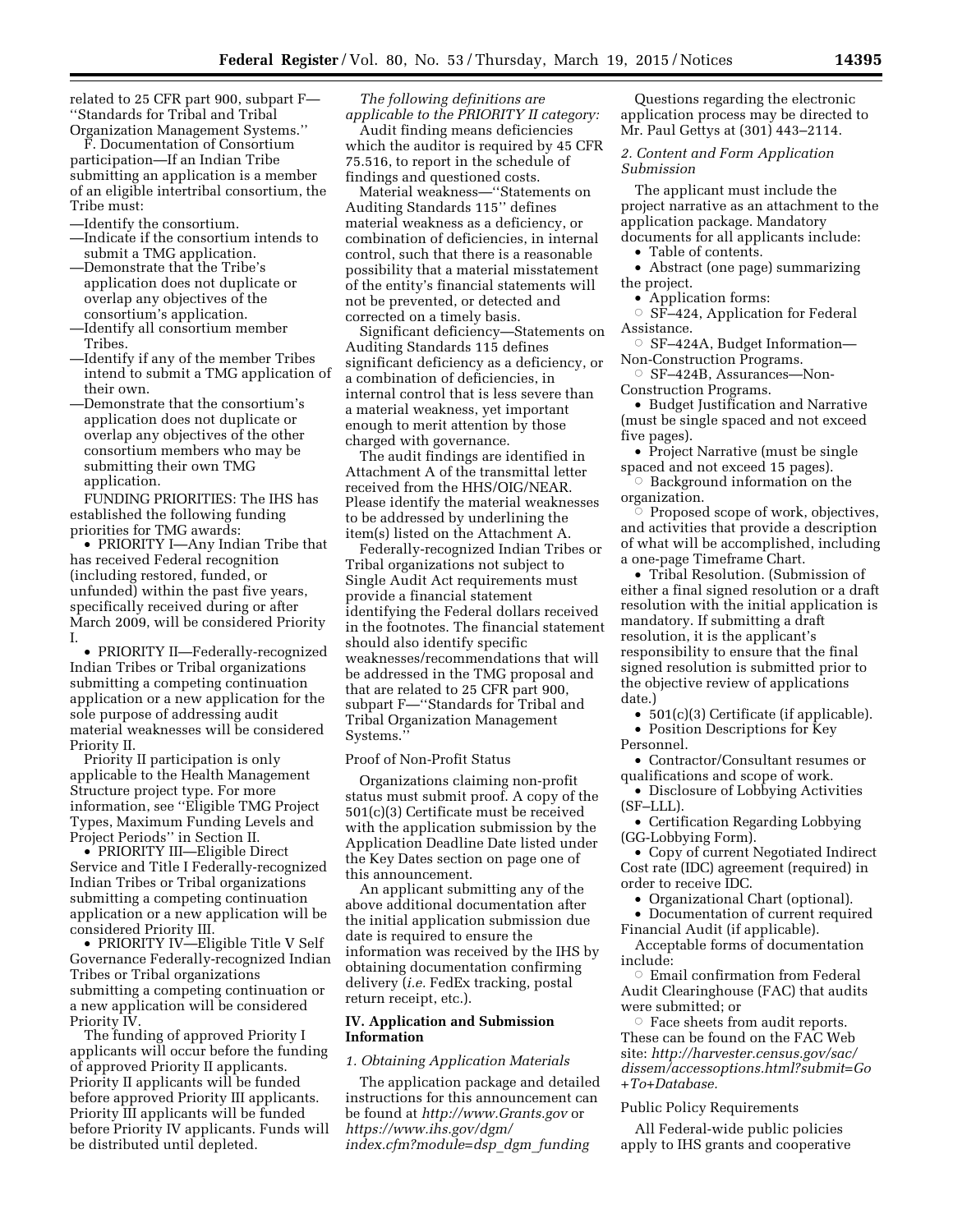agreements with exception of the Discrimination policy.

Requirements for Project and Budget Narratives

A. Project Narrative: This narrative should be a separate Word document that is no longer than 15 pages and must: be single-spaced, be type written, have consecutively numbered pages, use black type not smaller than 12 characters per one inch, and be printed on one side only of standard size 81⁄2″ x 11″ paper.

Be sure to succinctly address and answer all questions listed under the narrative and place them under the evaluation criteria (refer to Section V.1, Evaluation criteria in this announcement) and place all responses and required information in the correct section (noted below), or they shall not be considered or scored. These narratives will assist the ORC in becoming familiar with the applicant's activities and accomplishments prior to this grant award. If the narrative exceeds the page limit, only the first 15 pages will be reviewed. The 15-page limit for the narrative does not include the work plan, standard forms, Tribal resolutions, table of contents, budget, budget justifications, narratives, and/or other appendix items.

There are three parts to the narrative: Part A—Program Information; Part B— Program Planning and Evaluation; and Part C—Program Report. See below for additional details about what must be included in the narrative.

Part A: Program Information (2 page limitation)

Section 1: Needs

Describe how the T/TO has determined the need to either enhance or develop its management capability to either assume PFSAs or not in the interest of self-determination. Note the progression of previous TMG projects/ awards if applicable.

Part B: Program Planning and Evaluation (11 page limitation)

Section 1: Program Plans Describe fully and clearly the direction the T/TO plans to take with the selected TMG project type in addressing their health management infrastructure including how the T/TO plans to demonstrate improved health and services to the community or communities it serves. Include proposed timelines.

Section 2: Program Evaluation Describe fully and clearly the improvements that will be made by the T/TO that will impact their management capability or prepare them for future

improvements to their organization that will allow them to manage their health care system and identify the anticipated or expected benefits for the Tribe.

Part C: Program Report (2 page limitation)

Section 1: Describe major accomplishments over the last 24 months.

Please identify and describe significant program achievements associated with the delivery of quality health services. Provide a comparison of the actual accomplishments to the goals established for the project period, or if applicable, provide justification for the lack of progress.

Section 2: Describe major activities over the last 24 months.

Please identify and summarize recent major health related project activities of the work done during the project period.

B. Budget Narrative: This narrative must include a line item budget with a narrative justification for all expenditures identifying reasonable and allowable costs necessary to accomplish the goals and objectives as outlined in the project narrative. Budget should match the scope of work described in the project narrative. The page limitation should not exceed five pages.

### *3. Submission Dates and Times*

Applications must be submitted electronically through Grants.gov by 11:59 p.m. Eastern Standard Time (EST) on the Application Deadline Date listed in the Key Dates section on page one of this announcement. Any application received after the application deadline will not be accepted for processing, nor will it be given further consideration for funding. Grants.gov will notify the applicant via email if the application is rejected.

If technical challenges arise and assistance is required with the electronic application process, contact Grants.gov Customer Support via email to *[support@grants.gov](mailto:support@grants.gov)* or at (800) 518– 4726. Customer Support is available to address questions 24 hours a day, 7 days a week (except on Federal holidays). If problems persist, contact Mr. Paul Gettys, DGM (*[Paul.Gettys@ihs.gov](mailto:Paul.Gettys@ihs.gov)*) at (301) 443–2114. Please be sure to contact Mr. Gettys at least ten days prior to the application deadline. Please do not contact the DGM until you have received a Grants.gov tracking number. In the event you are not able to obtain a tracking number, call the DGM as soon as possible.

If the applicant needs to submit a paper application instead of submitting electronically through Grants.gov, a waiver must be requested. Prior

approval must be requested and obtained from Ms. Tammy Bagley, Acting Director of DGM, (see Section IV.6 below for additional information). The waiver must: (1) Be documented in writing (emails are acceptable), before submitting a paper application, and (2) include clear justification for the need to deviate from the required electronic grants submission process. A written waiver request must be sent to *[GrantsPolicy@ihs.gov](mailto:GrantsPolicy@ihs.gov)* with a copy to *[Tammy.Bagley@ihs.gov.](mailto:Tammy.Bagley@ihs.gov)* Once the waiver request has been approved, the applicant will receive a confirmation of approval email containing submission instructions and the mailing address to submit the application. A copy of the written approval *must* be submitted along with the hardcopy of the application that is mailed to DGM. Paper applications that are submitted without a copy of the signed waiver from the Acting Director of the DGM will not be reviewed or considered for funding. The applicant will be notified via email of this decision by the Grants Management Officer of the DGM. Paper applications must be received by the DGM no later than 5:00 p.m., EST, on the Application Deadline Date listed in the Key Dates section on page one of this announcement. Late applications will not be accepted for processing or considered for funding.

### *4. Intergovernmental Review*

Executive Order 12372 requiring intergovernmental review is not applicable to this program.

#### *5. Funding Restrictions*

• Pre-award costs are not allowable.

• The available funds are inclusive of direct and appropriate indirect costs.

• Only one grant will be awarded per applicant.

• IHS will not acknowledge receipt of applications.

• The TMG may not be used to support recurring operational programs or to replace existing public and private resources. Funding received under a recurring Public Law 93–638 contract cannot be totally supplanted or totally replaced. Exception is allowed to charge a portion or percentage of salaries of existing staff positions involved in implementing the TMG grant, if applicable. However, this percentage of TMG funding must reflect supplementation of funding for the project and not supplantation of existing ISDEAA contract funds. Supplementation is ''adding to a program'' whereas supplantation is "taking the place of" funds. An entity cannot use the TMG funds to supplant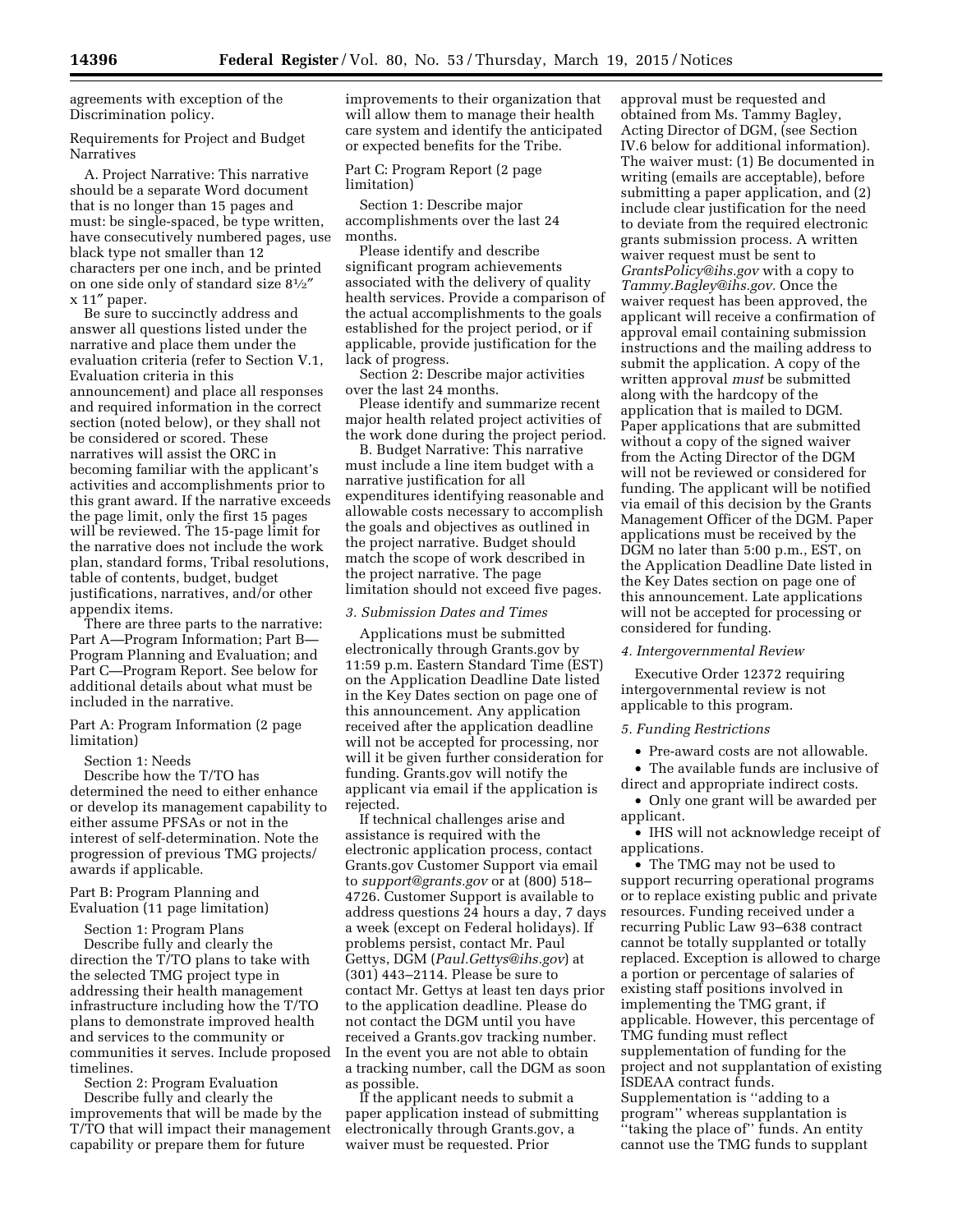the ISDEAA contract or recurring funding.

• Ineligible Project Activities—The inclusion of the following projects or activities in an application will render the application ineligible.

 $\circ$  Planning and negotiating activities associated with the intent of a Tribe to enter the IHS Self-Governance Project. A separate grant program is administered by the IHS for this purpose. Prospective applicants interested in this program should contact Mr. Jeremy Marshall, Policy Analyst, Office of Tribal Self-Governance, Indian Health Service, Reyes Building, 801 Thompson Avenue, Suite 240, Rockville, Maryland 20852, (301) 443–7821, and request information concerning the ''Tribal Self-Governance Program Planning Cooperative Agreement Announcement'' or the ''Negotiation Cooperative Agreement Announcement.''<br>○ Proiects relate

 Projects related to water, sanitation, and waste management.

 $\circ$  Projects that include direct patient care and/or equipment to provide those medical services to be used to establish or augment or continue direct patient clinical care. Medical equipment that is allowable under the Special Diabetes Grant Program is not allowable under the TMG Program.

 $\circ$  Projects that include recruitment efforts for direct patient care services.

Projects that include long-term care

or provision of any direct services.<br>© Proiects that include tuition. fe Projects that include tuition, fees, or stipends for certification or training of staff to provide direct services.

Projects that include pre-planning, design, and planning of construction for facilities, including activities relating to program justification documents.

 $\circ$  Projects that propose more than one project type. Refer to Section II, ''Award Information,'' specifically ''Eligible TMG Project Types, Maximum Funding Levels and Project Periods'' for more information. An example of a proposal with more than one project type that would be considered ineligible may include the creation of a strategic health plan (defined by TMG as a planning project type) and improving third-party billing structures (defined by TMG as a health management structure project type). Multi-year applications that include in the first year planning, evaluation, or feasibility activities with the remainder of the project years addressing management structure are also deemed ineligible.

 $\circ$  Any Alaska Native Village that is neither a Title I nor a Title V organization and does not have the legal authority to contract services under 450(b) of the ISDEAA as it is affiliated with one of the Alaska Health

Corporations as a consortium member and has all of its IHS funding for the Village administered through an Alaska Health Corporation, a Title V compactor, is not eligible for consideration under the TMG program.

Moreover, Congress has reenacted its moratorium in Alaska on new contracting under the ISDEAA with Alaska Native Tribes that do not already have contracts or compacts with the IHS under this Act. See the Consolidated Appropriations Act, 2014 (Jan. 17, 2014), Public Law 113–76, 128 Stat. 5, 343–44:

SEC. 424. (a) Notwithstanding any other provision of law and until October 1, 2018, the Indian Health Service may not disburse funds for the provision of health care services pursuant to Public Law 93–638 (25 U.S.C. 450 *et seq.*) to any Alaska Native village or Alaska Native village corporation that is located within the area served by an Alaska Native regional health entity.

Consequently, Alaska Native Villages will not have any opportunity to enter into an ISDEAA contract with the IHS until this law lapses on October 1, 2018.

• Other Limitations—A current TMG recipient cannot be awarded a new, renewal, or competing continuation grant for any of the following reasons:

 $\circ$  The grantee will be administering two TMGs at the same time or have overlapping project/budget periods;

 $\circ$  The current project is not progressing in a satisfactory manner; Æ

 The current project is not in compliance with program and financial reporting requirements; or<br>The applicant has an c

 The applicant has an outstanding delinquent Federal debt. No award shall be made until either:

■ The delinquent account is paid in full; or

 $\blacksquare$  A negotiated repayment schedule is established and at least one payment is received.

*6. Electronic Submission Requirements* 

All applications must be submitted electronically. Please use the *[http://](http://www.Grants.gov) [www.Grants.gov](http://www.Grants.gov)* Web site to submit an application electronically and select the ''Find Grant Opportunities'' link on the homepage. Download a copy of the application package, complete it offline, and then upload and submit the completed application via the *[http://](http://www.Grants.gov) [www.Grants.gov](http://www.Grants.gov)* Web site. Electronic copies of the application may not be submitted as attachments to email messages addressed to IHS employees or offices.

If the applicant receives a waiver to submit paper application documents, they must follow the rules and timelines that are noted below. The applicant

must seek assistance at least ten days prior to the Application Deadline Date listed in the Key Dates section on page one of this announcement.

Applicants that do not adhere to the timelines for System for Award Management (SAM) and/or *[http://](http://www.Grants.gov) [www.Grants.gov](http://www.Grants.gov)* registration or that fail to request timely assistance with technical issues will not be considered for a waiver to submit a paper application.

Please be aware of the following: • Please search for the application package in *<http://www.Grants.gov>* by entering the CFDA number or the Funding Opportunity Number. Both numbers are located in the header of this announcement.

• If you experience technical challenges while submitting your application electronically, please contact Grants.gov Support directly at: *[support@grants.gov](mailto:support@grants.gov)* or (800) 518–4726. Customer Support is available to address questions 24 hours a day, 7 days a week (except on Federal holidays).

• Upon contacting Grants.gov, obtain a tracking number as proof of contact. The tracking number is helpful if there are technical issues that cannot be resolved and a waiver from the agency must be obtained.

• If it is determined that a waiver is needed, the applicant must submit a request in writing (emails are acceptable) to *[GrantsPolicy@ihs.gov](mailto:GrantsPolicy@ihs.gov)*  with a copy to *[Tammy.Bagley@ihs.gov.](mailto:Tammy.Bagley@ihs.gov)*  Please include a clear justification for the need to deviate from the standard electronic submission process.

• If the waiver is approved, the application should be sent directly to the DGM by the Application Deadline Date listed in the Key Dates section on page one of this announcement.

• Applicants are strongly encouraged not to wait until the deadline date to begin the application process through Grants.gov as the registration process for SAM and Grants.gov could take up to fifteen working days.

• Please use the optional attachment feature in Grants.gov to attach additional documentation that may be requested by the DGM.

• All applicants must comply with any page limitation requirements described in this Funding Announcement.

• After electronically submitting the application, the applicant will receive an automatic acknowledgment from Grants.gov that contains a Grants.gov tracking number. The DGM will download the application from Grants.gov and provide necessary copies to the appropriate agency officials. Neither the DGM nor the Office of Direct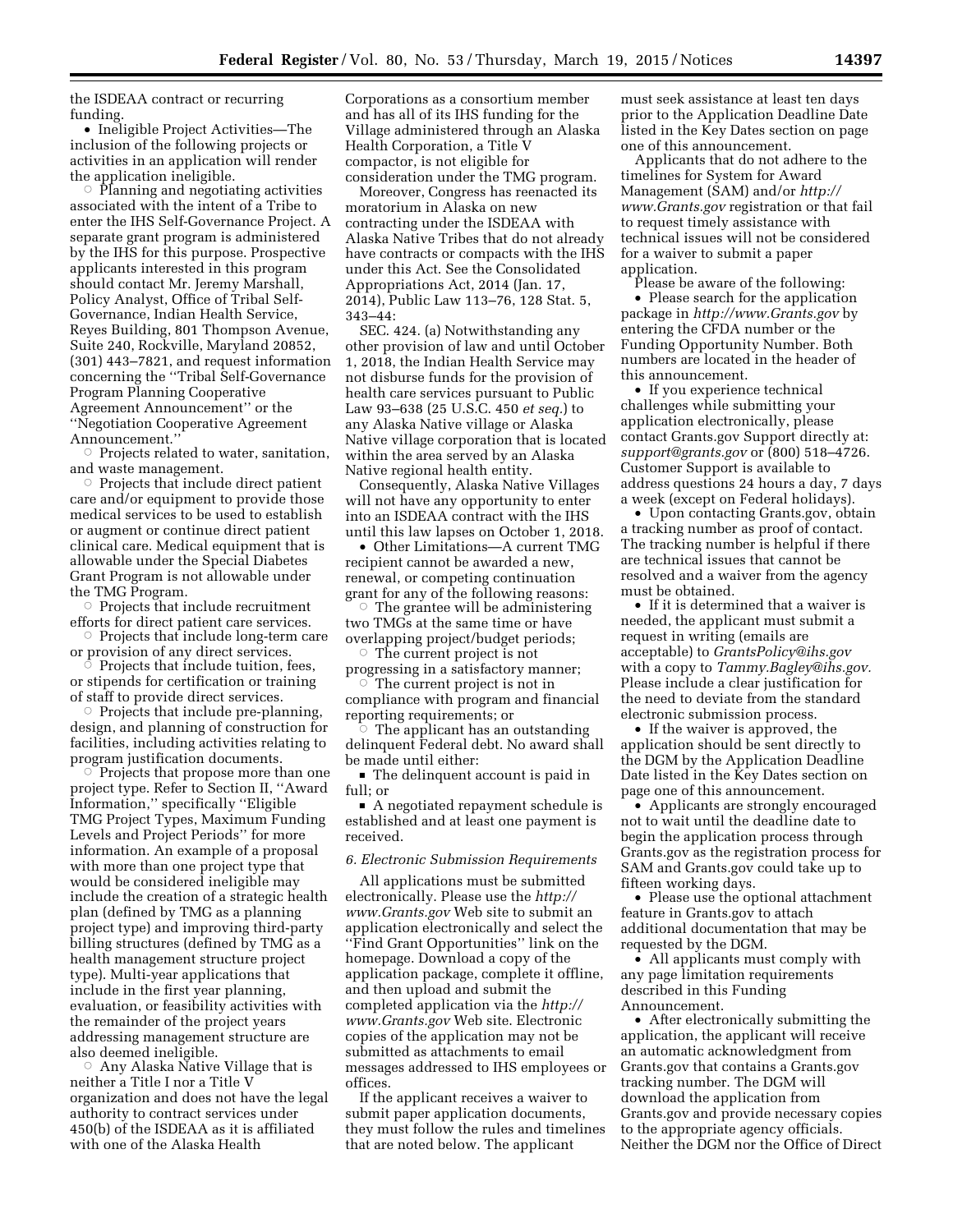Service and Contracting Tribes will notify the applicant that the application has been received.

• Email applications will not be accepted under this announcement.

Universal Entity Identifier (UEI) Numbering System

All IHS applicants and grantee organizations are required to obtain a UEI number and maintain an active registration in the SAM database. The UEI number is a unique 9-digit identification number which uniquely identifies each entity. The UEI number is site specific; therefore, each distinct performance site may be assigned a UEI number. Obtaining a UEI number is easy, and there is no charge. To obtain a UEI number, please contact Mr. Paul Gettys on (301) 443–2114.

All HHS recipients are required by the Federal Funding Accountability and Transparency Act of 2006, as amended (''Transparency Act''), to report information on subawards. Accordingly, all IHS grantees must notify potential first-tier subrecipients that no entity may receive a first-tier subaward unless the entity has provided its UEI number to the prime grantee organization. This requirement ensures the use of a universal identifier to enhance the quality of information available to the public pursuant to the Transparency Act.

### System for Award Management (SAM)

Organizations that were not registered with Central Contractor Registration and have not registered with SAM will need to obtain a UEI number first and then access the SAM online registration through the SAM home page at *<https://www.sam.gov>* (U.S. organizations will also need to provide an Employer Identification Number from the Internal Revenue Service that may take an additional 2–5 weeks to become active). Completing and submitting the registration takes approximately one hour to complete and SAM registration will take 3–5 business days to process. Registration with the SAM is free of charge. Applicants may register online at *[https://www.sam.gov.](https://www.sam.gov)* 

Additional information on implementing the Transparency Act, including the specific requirements for UEI and SAM, can be found on the IHS Grants Management, Grants Policy Web site: *[https://www.ihs.gov/dgm/](https://www.ihs.gov/dgm/index.cfm?module=dsp_dgm_policy_topics) [index.cfm?module=dsp](https://www.ihs.gov/dgm/index.cfm?module=dsp_dgm_policy_topics)*\_*dgm*\_*policy*\_ *[topics.](https://www.ihs.gov/dgm/index.cfm?module=dsp_dgm_policy_topics)* 

### **V. Application Review Information**

The instructions for preparing the application narrative also constitute the

evaluation criteria for reviewing and scoring the application. Weights assigned to each section are noted in parentheses. The 15-page narrative should include only the first year of activities; information for multi-year projects should be included as an appendix. See ''Multi-year Project Requirements'' at the end of this section for more information. The narrative section should be written in a manner that is clear to outside reviewers unfamiliar with prior related activities of the applicant. It should be well organized, succinct, and contain all information necessary for reviewers to understand the project fully. Points will be assigned to each evaluation criteria adding up to a total of 100 points. A minimum score of 60 points is required for funding. Points are assigned as follows:

### *1. Criteria*

A. Introduction and Need for Assistance (20 points)

(1) Describe the T/TO's current health operation. Include what programs and services are currently provided (*i.e.,*  Federally-funded, State-funded, etc.), information regarding technologies currently used (*i.e.,* hardware, software, services, etc.), and identify the source(s) of technical support for those technologies (*i.e.,* Tribal staff, Area Office, vendor, etc.). Include information regarding whether the T/TO has a health department and/or health board and how long it has been operating.

(2) Describe the population to be served by the proposed project. Include the number of eligible IHS beneficiaries who currently use the services.

(3) Describe the geographic location of the proposed project including any geographic barriers to the health care users in the area to be served.

(4) Identify all TMGs received since FY 2010, dates of funding and a summary of project accomplishments. State how previous TMG funds facilitated the progression of health development relative to the current proposed project. (Copies of reports will not be accepted.)

(5) Identify the eligible project type and priority group of the applicant.

(6) Explain the need/reason for the proposed project by identifying specific gaps or weaknesses in services or infrastructure that will be addressed by the proposed project. Explain how these gaps/weaknesses have been assessed.

(7) If the proposed project includes information technology (*i.e.,* hardware, software, etc.), provide further information regarding measures taken or

to be taken that ensure the proposed project will not create other gaps in services or infrastructure (*i.e.,*  negatively affect or impact IHS interface capability, Government Performance and Results Act reporting requirements, contract reporting requirements, Information Technology (IT) compatibility, etc.) if applicable.

(8) Describe the effect of the proposed project on current programs (*i.e.,*  Federally-funded, State-funded, etc.) and, if applicable, on current equipment (*i.e.,* hardware, software, services, etc.). Include the effect of the proposed project on planned/anticipated programs and/or equipment.

(9) Address how the proposed project relates to the purpose of the TMG Program by addressing the appropriate description that follows:

• Identify if the T/TO is an IHS Title I contractor. Address if the selfdetermination contract is a master contract of several programs or if individual contracts are used for each program. Include information regarding whether or not the Tribe participates in a consortium contract (*i.e.,* more than one Tribe participating in a contract). Address what programs are currently provided through those contracts and how the proposed project will enhance the organization's capacity to manage the contracts currently in place.

• Identify if the T/TO is not a Title I organization. Address how the proposed project will enhance the organization's management capabilities, what programs and services the organization is currently seeking to contract and an anticipated date for contract.

• Identify if the T/TO is an IHS Title V compactor. Address when the T/TO entered into the compact and how the proposed project will further enhance the organization's management capabilities.

B. Project Objective(s), Work Plan and Approach (40 points)

(1) Identify the proposed project objective(s) addressing the following:

• Objectives must be measureable and (if applicable) quantifiable.

• Objectives must be results oriented.

• Objectives must be time-limited.

Example: By installing new thirdparty billing software, the Tribe will increase the number of bills processed by 15 percent at the end of 12 months.

(2) Address how the proposed project will result in change or improvement in program operations or processes for each proposed project objective. Also address what tangible products are expected from the project (*i.e.,* policies and procedures manual, health plan, etc.).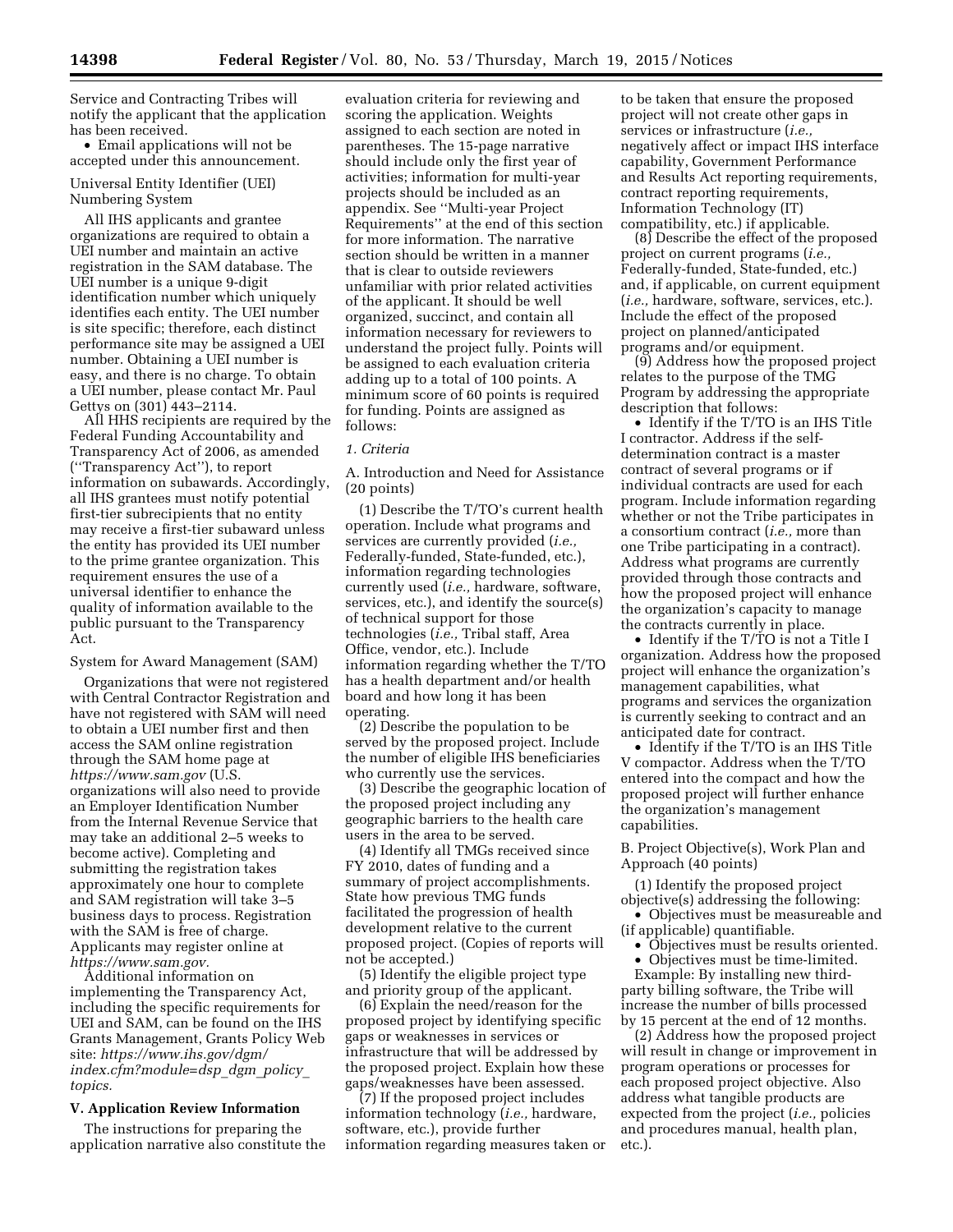(3) Address the extent to which the proposed project will build local capacity to provide, improve, or expand services that address the need(s) of the target population.

(4) Submit a work plan in the Appendix which includes the following information:

• Provide the action steps on a timeline for accomplishing the proposed project objective(s).

• Identify who will perform the action steps.

• Identify who will supervise the action steps taken.

• Identify what tangible products will be produced during and at the end of the proposed project.

• Identify who will accept and/or approve work products during the duration of the proposed project and at the end of the proposed project.

• Include any training that will take place during the proposed project and who will be providing and attending the training.

• Include evaluation activities planned in the work plans.

(5) If consultants or contractors will be used during the proposed project, please include the following information in their scope of work (or note if consultants/contractors will not be used):

• Educational requirements.

• Desired qualifications and work experience.

• Expected work products to be delivered on a timeline. If a potential consultant/contractor has already been identified, please include a resume in the Appendix.

(6) Describe what updates (*i.e.,*  revision of policies/procedures, upgrades, technical support, etc.) will be required for the continued success of the proposed project. Include when these updates are anticipated and where funds will come from to conduct the update and/or maintenance.

#### C. Program Evaluation (20 points)

Each proposed objective requires an evaluation component to assess its progression and ensure its completion. Also, include the evaluation activities in the work plan.

Describe the proposed plan to evaluate both outcomes and processes. Outcome evaluation relates to the results identified in the objectives, and process evaluation relates to the work plan and activities of the project.

(1) For outcome evaluation, describe: • What will the criteria be for

determining success of each objective?

• What data will be collected to determine whether the objective was met?

• At what intervals will data be collected?

• Who will collect the data and their qualifications?

• How will the data be analyzed?

• How will the results be used?

(2) For process evaluation, describe:

• How will the project be monitored and assessed for potential problems and needed quality improvements?

• Who will be responsible for monitoring and managing project improvements based on results of ongoing process improvements and their qualifications?

• How will ongoing monitoring be used to improve the project?

• Describe any products, such as manuals or policies, that might be developed and how they might lend themselves to replication by others.

• How will the organization document what is learned throughout the project period?

(3) Describe any evaluation efforts planned after the grant period has ended.

(4) Describe the ultimate benefit to the Tribe that is expected to result from this project. An example of this might be the ability of the Tribe to expand preventive health services because of increased billing and third party payments.

D. Organizational Capabilities, Key Personnel and Qualifications (15 points)

This section outlines the broader capacity of the organization to complete the project outlined in the work plan. It includes the identification of personnel responsible for completing tasks and the chain of responsibility for successful completion of the projects outlined in the work plan.

(1) Describe the organizational structure of the T/TO beyond health care activities, if applicable.

(2) Provide information regarding plans to obtain management systems if the T/TO does not have an established management system currently in place that complies with 25 CFR part 900, subpart F, ''Standards for Tribal or Tribal Organization Management Systems.'' State if management systems are already in place and how long the systems have been in place.

(3) Describe the ability of the organization to manage the proposed project. Include information regarding similarly sized projects in scope and financial assistance as well as other grants and projects successfully completed.

(4) Describe what equipment (*i.e.,* fax machine, phone, computer, etc.) and facility space (*i.e.,* office space) will be available for use during the proposed project. Include information about any

equipment not currently available that will be purchased through the grant.

(5) List key personnel who will work on the project. Include all titles of key personnel in the work plan. In the Appendix, include position descriptions and resumes for all key personnel. Position descriptions should clearly describe each position and duties, indicating desired qualifications and experience requirements related to the proposed project. Resumes must indicate that the proposed staff member is qualified to carry out the proposed project activities. If a position is to be filled, indicate that information on the proposed position description.

(6) Address how the T/TO will sustain the position(s) after the grant expires if the project requires additional personnel (*i.e.,* IT support, etc.). State if there is no need for additional personnel.

(7) If the personnel are to be only partially funded by this grant, indicate the percentage of time to be allocated to the project and identify the resources used to fund the remainder of the individual's salary.

E. Categorical Budget and Budget Justification (5 points)

(1) Provide a categorical budget for each of the 12-month budget periods requested.

(2) If indirect costs are claimed, indicate and apply the current negotiated rate to the budget. Include a copy of the rate agreement in the Appendix.

(3) Provide a narrative justification explaining why each categorical budget line item is necessary and relevant to the proposed project. Include sufficient cost and other details to facilitate the determination of cost allowability (*i.e.,*  equipment specifications, etc.).

Multi-Year Project Requirements (if applicable)

For projects requiring a second and/ or third year, include only Year 2 and/ or Year 3 narrative sections (objectives, evaluation components and work plan) that differ from those in Year 1. For every project year, include a full budget justification and a detailed, itemized categorical budget showing calculation methodologies for each item. The same weights and criteria which are used to evaluate a one-year project or the first year of a multi-year project will be applied when evaluating the second and third years of a multi-year application. A weak second and/or third year submission could negatively impact the overall score of an application and result in elimination of the proposed second and/or third years with a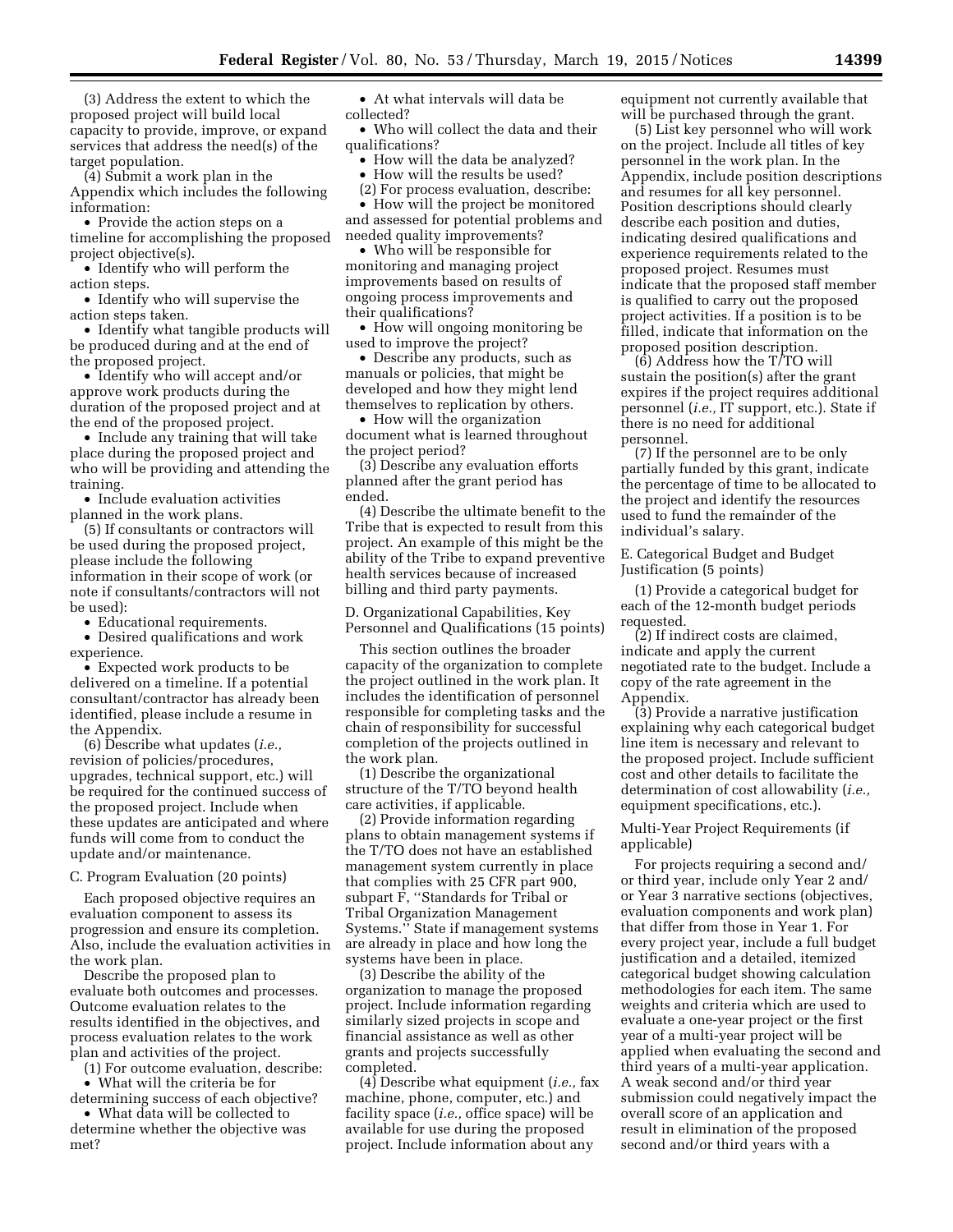recommendation for only a one-year award.

## Appendix Items

• Work plan, logic model and/or time line for proposed objectives.

• Position descriptions for key staff. • Resumes of key staff that reflect

current duties.

• Consultant or contractor proposed scope of work and letter of commitment (if applicable).

• Current Indirect Cost Agreement.

• Organizational chart.

• Additional documents to support narrative (*i.e.,* data tables, key news articles, etc.).

### *2. Review and Selection*

Each application will be prescreened by the DGM staff for eligibility and completeness as outlined in the funding announcement. Applications that meet the eligibility criteria shall be reviewed for merit by the ORC based on evaluation criteria in this funding announcement. The ORC could be composed of both Tribal and Federal reviewers appointed by the IHS program to review and make recommendations on these applications. The technical review process ensures selection of quality projects in a national competition for limited funding. Incomplete applications and applications that are non-responsive to the eligibility criteria will not be referred to the ORC. The applicant will be notified via email of this decision by the Grants Management Officer of the DGM. Applicants will be notified by DGM, via email, to outline minor missing components (*i.e.,* budget narratives, audit documentation, key contact form) needed for an otherwise complete application. All missing documents must be sent to DGM on or before the due date listed in the email of notification of missing documents required.

To obtain a minimum score for funding by the ORC, applicants must address all program requirements and provide all required documentation.

#### **VI. Award Administration Information**

## *1. Award Notices*

The Notice of Award (NoA) is a legally binding document signed by the Grants Management Officer and serves as the official notification of the grant award. The NoA will be initiated by the DGM in our grant system,

GrantSolutions (*[https://](https://www.grantsolutions.gov)*

*[www.grantsolutions.gov](https://www.grantsolutions.gov)*). Each entity that is approved for funding under this announcement will need to request or have a user account in GrantSolutions

in order to retrieve their NoA. The NoA is the authorizing document for which funds are dispersed to the approved entities and reflects the amount of Federal funds awarded, the purpose of the grant, the terms and conditions of the award, the effective date of the award, and the budget/project period.

#### Disapproved Applicants

Applicants who received a score less than the recommended funding level for approval (60 points required) and were deemed to be disapproved by the ORC, will receive an Executive Summary Statement from the Office of Direct Service and Contracting Tribes (ODSCT) within 30 days of the conclusion of the ORC outlining the strengths and weaknesses of their application submitted. The ODSCT will also provide additional contact information as needed to address questions and concerns as well as provide technical assistance if desired.

## Approved but Unfunded Applicants

Approved but unfunded applicants that met the minimum scoring range and were deemed by the ORC to be ''Approved,'' but were not funded due to lack of funding, will have their applications held by DGM for a period of one year. If additional funding becomes available during the course of FY 2015 the approved but unfunded application may be re-considered by the awarding program office for possible funding. The applicant will also receive an Executive Summary Statement from the IHS program office within 30 days of the conclusion of the ORC.

**Note:** Any correspondence other than the official NoA signed by an IHS Grants Management Official announcing to the Project Director that an award has been made to their organization is not an authorization to implement their program on behalf of IHS.

#### *2. Administrative Requirements*

Grants are administered in accordance with the following regulations, policies, and OMB cost principles:

A. The criteria as outlined in this Program Announcement.

B. Administrative Regulations for Grants:

• Uniform Administrative Requirements for Federal Awards located at 45 CFR part 75.

C. Grants Policy:

• HHS Grants Policy Statement, Revised 01/07.

D. Cost Principles:

• Uniform Administrative Requirements for Federal Awards, ''Cost Principles,'' located at 45 CFR part 75, subpart E.

E. Audit Requirements:

• Uniform Administrative Requirements for Federal Awards, ''Audit Requirements,'' located at 45 CFR part 75, subpart F.

## *3. Indirect Costs*

This section applies to all grant recipients that request reimbursement of indirect costs (IDC) in their grant application. In accordance with HHS Grants Policy Statement, Part II–27, IHS requires applicants to obtain a current IDC rate agreement prior to award. The rate agreement must be prepared in accordance with the applicable cost principles and guidance as provided by the cognizant agency or office. A current rate covers the applicable grant activities under the current award's budget period. If the current rate is not on file with the DGM at the time of award, the IDC portion of the budget will be restricted. The restrictions remain in place until the current rate is provided to the DGM.

Generally, IDC rates for IHS grantees are negotiated with the Division of Cost Allocation (DCA) *<https://rates.psc.gov/>*  and the Department of Interior (Interior Business Center) *[http://www.doi.gov/](http://www.doi.gov/ibc/services/Indirect_Cost_Services/index.cfm) [ibc/services/Indirect](http://www.doi.gov/ibc/services/Indirect_Cost_Services/index.cfm)*\_*Cost*\_*Services/ [index.cfm](http://www.doi.gov/ibc/services/Indirect_Cost_Services/index.cfm)*. For questions regarding the indirect cost policy, please call the Grants Management Specialist listed under ''Agency Contacts'' or the main DGM office at (301) 443–5204.

## *4. Reporting Requirements*

The grantee must submit required reports consistent with the applicable deadlines. Failure to submit required reports within the time allowed may result in suspension or termination of an active grant, withholding of additional awards for the project, or other enforcement actions such as withholding of payments or converting to the reimbursement method of payment. Continued failure to submit required reports may result in one or both of the following: (1) The imposition of special award provisions; and (2) the non-funding or non-award of other eligible projects or activities. This requirement applies whether the delinquency is attributable to the failure of the grantee organization or the individual responsible for preparation of the reports. Reports must be submitted electronically via GrantSolutions. Personnel responsible for submitting reports will be required to obtain a login and password for GrantSolutions. Please see the Agency Contacts list in section VII for the systems contact information.

The reporting requirements for this program are noted below.